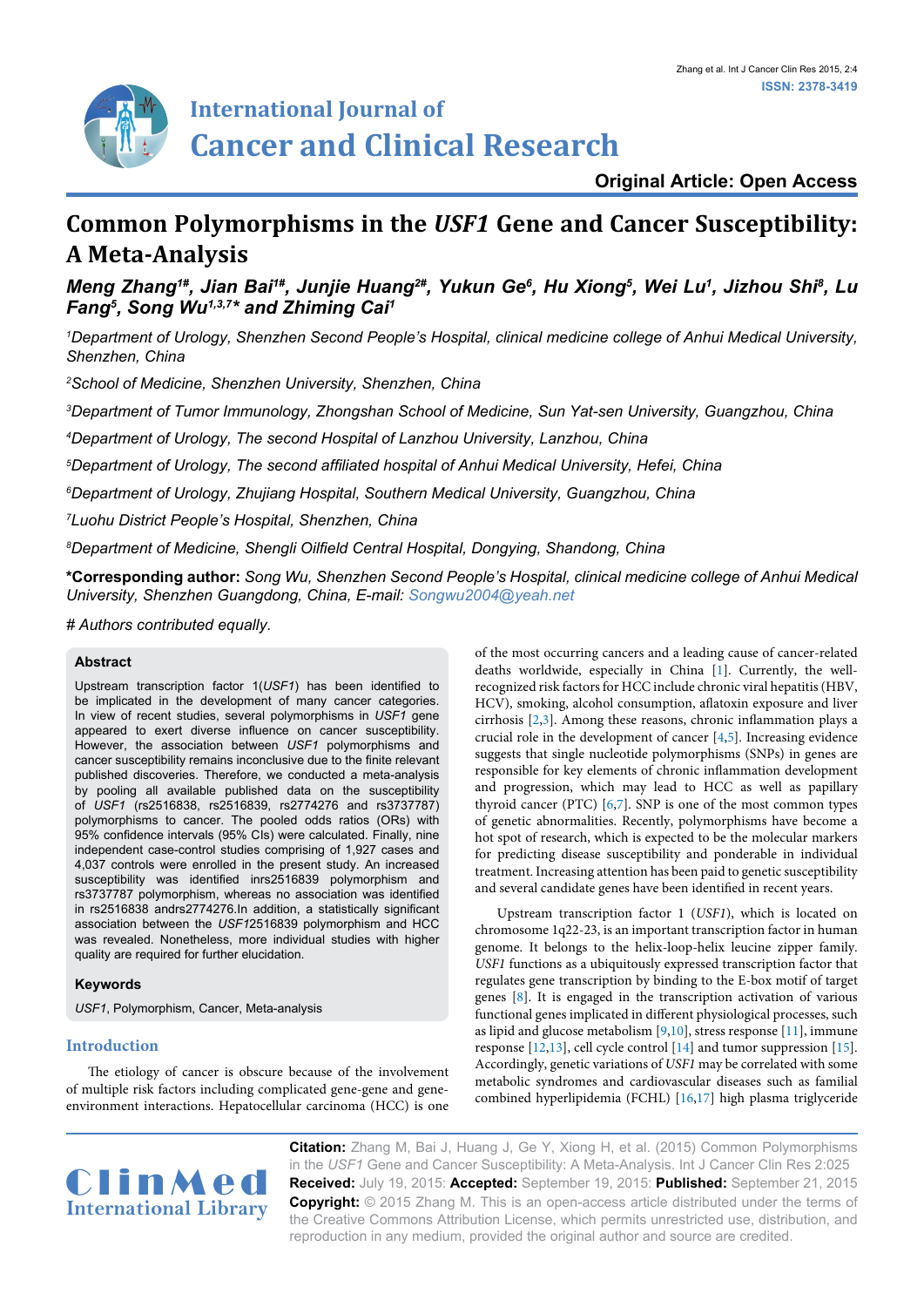[[18](#page-4-20)], low-density lipoprotein (LDL) level [[19](#page-4-21)], atherosclerosis lesions [[20](#page-4-22)], coronary artery calcifications [[21\]](#page-4-23), and low APOE expression [[16](#page-4-15)].

As for the risk of cancer, some case-control studies in *USF1* were performed among Chinese population. According to the previous studies, two polymorphisms in *USF1* (rs2516839 and rs3737787) have been demonstrated to be associated with HCC susceptibility in Chinese [\[22,](#page-4-24)[23\]](#page-4-25). While in another research three polymorphisms in *USF1* (rs2516838, rs3737787 and rs2516839) showed significant association with PTC susceptibility in Chinese population [[24](#page-4-26)]. Nonetheless, the association of *USF1* polymorphisms and cancer susceptibility remains an issue due to inconclusive findings in currently published case-control studies. Therefore, the present study was carried out to investigate the effect of *USF1* polymorphisms on cancer susceptibility by pooling all currently available data.

# **Materials and methods**

# **Search strategy**

A comprehensive literature search was performed in PubMed, Embase, Web of Science databases (up to 15 June 2015) to collect all eligible studies on the relevance between polymorphisms of *USF1* (rs2516838, rs2516839, rs2774276 and rs3737787) and cancer susceptibility by using the following search strategy: ("*USF1*"or "upstream transcription factor 1") and ("polymorphism "or" mutation") and ("cancer "or" tumor"). Moreover, studies were identified by a manual search of the reference lists of eligible reviews and retrieved studies for additional studies.

# **Inclusion criteria**

The articles adopted in our current meta-analysis met the following criteria: (a) studies that evaluated the relevance between the polymorphisms in *USF1* and cancer susceptibility; (b) case-control study; (c) an OR with a 95% can be obtained from all the cases and controls. We excluded studies which were: (a) case-only studies and Reviews; (b) insufficient raw statistics to calculate odds ratios (ORs) with 95% confidence intervals (CIs); (c) duplicated publications; (d) studies based on families.

#### **Data extraction**

Three investigators (M.Zhang, J.Bai and J.J. Huang) extracted the data independently from adopted studies and a consensus was reached on every item. Any disagreement was settled according to the description above. The following statistics was collected: first author's surname, publication year, ethnic population, sample size of cases and control, source of controls, and genotype or allele distribution in cases and controls.

# **Statistical analysis**

ORs and 95% CIs in the case-control studies were employed to assess the association between the *USF1* polymorphisms and cancer susceptibility. The pooled ORs were performed under the allele contrast(C vs. T), dominant (CC+TC vs. TT), and recessive (CC vs. TC+TT) models. Comparisons were made in heterozygote (TC vs. TT) and homozygote (CC vs. TT). The P values of HWE for the genotype distribution in controls were calculated by  $\chi^2$  test. The meta-analyses were conducted using the STATA 12.0 (Stata Corporation, College Station, Texas). A chi-square based Q-statistic test was conducted for the heterogeneity of studies within the case-control studies [\[25\]](#page-4-17). If the Q test (P > 0.1) presented homogeneity in studies, we would applied the fixed effects model [\[26](#page-4-18)]; Otherwise, the random effects model was selected [\[27\]](#page-4-19). The inconsistency index was also adopted to evaluate the heterogeneity across studies  $(I^2)$ 50%: significant heterogeneity;  $I^2 = 25 - 50$ %: moderate heterogeneity;  $I<sup>2</sup>$  < 25%: no heterogeneity). Stratification analyses were performed by cancer type and source of control. Sensitivity analysis was conducted by extracting a study each time to evaluate the stability of the results. Begg's funnel plot and Egger's regression test were applied to assess

<span id="page-1-0"></span>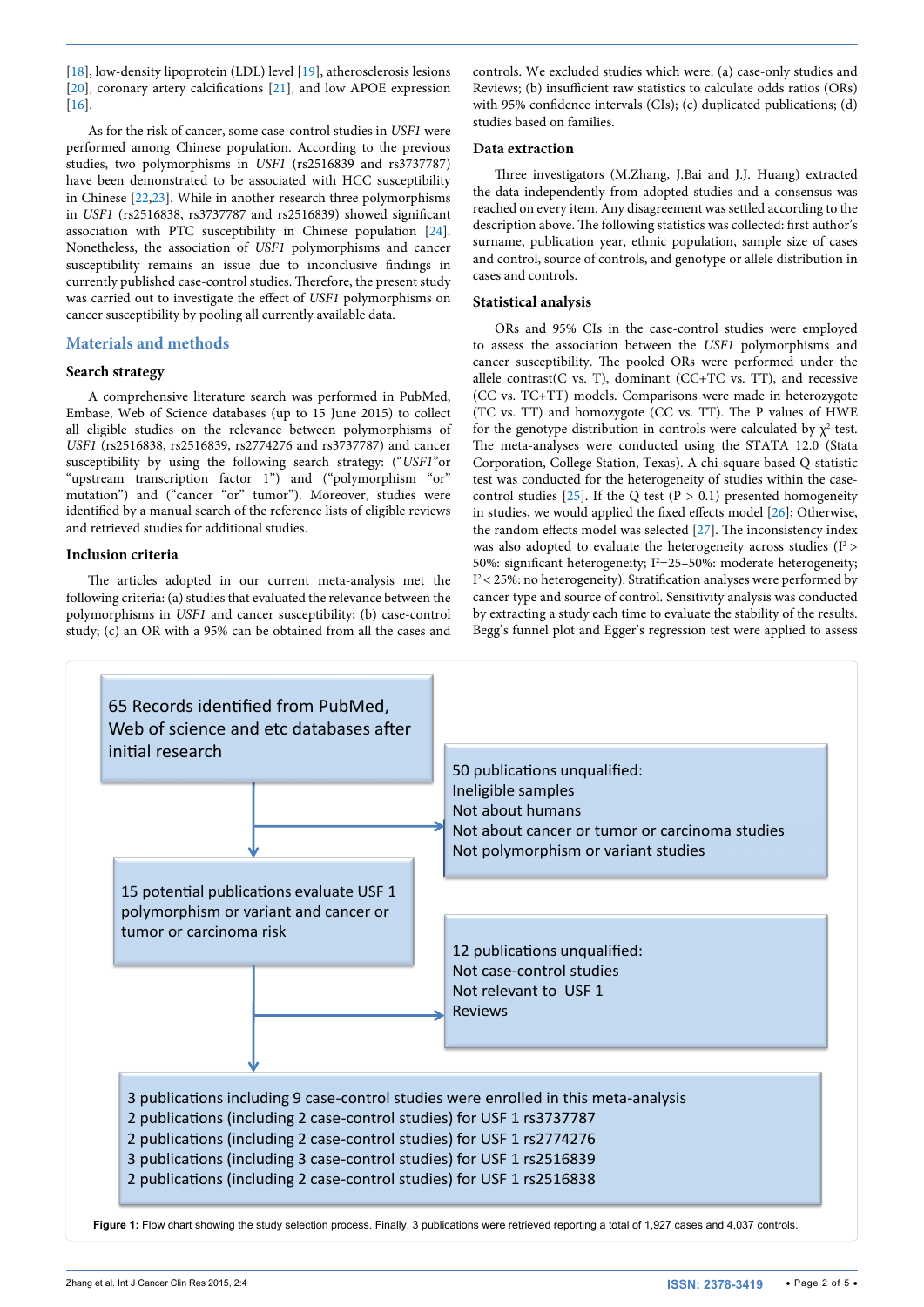<span id="page-2-0"></span>**Table 1:** Polymorphisms and characteristics of studies involved in this meta-analysis

| SNP       | <b>First Author</b> | Year | Ethnicity | Genotyping<br>Method | Source of<br>Control | Cancer<br>type | Case |     |    | Control |     |     |        |  |
|-----------|---------------------|------|-----------|----------------------|----------------------|----------------|------|-----|----|---------|-----|-----|--------|--|
|           |                     |      |           |                      |                      |                | ТT   | 'TC | CC | TT      | TC. | CC  | P(HWE) |  |
| rs2516838 | Zhaoet al.          | 2015 | Chinese   | Tagman               | <b>HB</b>            | <b>HCC</b>     | 33   | 49  | 12 | 147     | 43  | 10  | 0.971  |  |
|           | Yuan <i>et al.</i>  | 2015 | Chinese   | <b>PCR</b>           | <b>HB</b>            | TC             | 261  | 65  | 8  | 628     | 191 | 35  | 0.000  |  |
| rs2516839 | Zhouet al.          | 2014 | Chinese   | <b>PCR</b>           | PB                   | <b>HCC</b>     | 35   | 76  | 43 | 52      | 78  | 30  | 0.937  |  |
|           | Zhaoet al.          | 2015 | Chinese   | Tagman               | <b>HB</b>            | <b>HCC</b>     | 45   | 22  | 27 | 63      | 25  | 12  | 0.001  |  |
|           | Muet al.            | 2015 | Chinese   | <b>PCR</b>           | <b>HB</b>            | TC             | 88   | 154 | 92 | 281     | 387 | 187 | 0.014  |  |
| rs2774276 | Zhaoet al.          | 2015 | Chinese   | Tagman               | <b>HB</b>            | <b>HCC</b>     | 59   | 32  | 3  | 65      | 32  | 3   | 0.692  |  |
|           | Muet al.            | 2015 | Chinese   | <b>PCR</b>           | <b>HB</b>            | TC             | 160  | 152 | 22 | 377     | 395 | 82  | 0.141  |  |
| rs3737787 | Zhouet al.          | 2014 | Chinese   | <b>PCR</b>           | PB                   | <b>HCC</b>     | 63   | 72  | 20 | 89      | 54  | 17  | 0.052  |  |
|           | Muet al.            | 2015 | Chinese   | <b>PCR</b>           | <b>HB</b>            | TC             | 147  | 144 | 43 | 453     | 303 | 98  | 0.000  |  |

HWE: Hardy-Weinberg equilibrium; HB: Hospital-based, PB: Population-based, HCC: Hepatocellular Carcinoma, TC: Thyroid cancer

<span id="page-2-1"></span>**Table 2:** Results of meta-analysis for polymorphisms in USF1 and cancer susceptibility

| Variables (rs2516839)        | Case/Control        | C vs. T                |                |                     | CC vs. TT              | TC vs. TT |              |                            |       |                |  |
|------------------------------|---------------------|------------------------|----------------|---------------------|------------------------|-----------|--------------|----------------------------|-------|----------------|--|
|                              |                     | OR (95% CI)            | Pa             | I <sup>2</sup> (% ) | OR (95% CI)            | Pa        | $ ^{2}$      | OR (95% CI)                | Pa    | $\mathsf{I}^2$ |  |
| Total                        | 582/1115            | 1.392(1.203-1.612)*    | 0.113          | 29.3                | 1.837(1.386-2.433)*    | 0.243     | 8.6          | 1.301(1.017-1.665)*        | 0.904 | 0.0            |  |
| Source of control            |                     |                        |                |                     |                        |           |              |                            |       |                |  |
| <b>HB</b>                    | 428/955             | 1.373(1.164-1.620)*    | 0.040          | 58.4                | 1.771(1.293-2.424)*    | 0.110     | 37.0         | 1.264(0.958-1.669)         | 0.936 | 0.0            |  |
| Cancer Type                  |                     |                        |                |                     |                        |           |              |                            |       |                |  |
| <b>HCC</b>                   | 248/260             | 1.655(1.284-2.135)*    | 0.192          | 17.0                | 2.496(1.529-4.074)*    | 0.445     | 0.0          | 1.363(0.895-2.077)         | 0.717 | 0.0            |  |
|                              | <b>Case/Control</b> | CC+TC vs. TT           |                |                     | CC vs. TC+TT           |           |              |                            |       |                |  |
|                              |                     | OR (95% CI)            | Pa             | $\mathsf{I}^2$      | OR (95% CI)            | Pa        | $ ^{2}$      |                            |       |                |  |
| Total                        | 582/1115            | 1.486(1.185-1.863)*    | 0.594          | 0.0                 | 1.548(1.219-1.965)*    | 0.155     | 21.4         |                            |       |                |  |
| Source of control            |                     |                        |                |                     |                        |           |              |                            |       |                |  |
| <b>HB</b>                    | 428/955             | 1.450(1.125-1.869)     | 0.352          | 0.0                 | 1.515(1.160-1.979)*    | 0.058     | 52.1         |                            |       |                |  |
| Cancer Type                  |                     |                        |                |                     |                        |           |              |                            |       |                |  |
| <b>HCC</b>                   | 248/260             | 1.727(1.184-2.519)*    | 0.749          | 0.0                 | 2.037(1.324-3.134)*    | 0.228     | 9.7          |                            |       |                |  |
| Variables (rs2516838)        | Case/Control        | C vs. T                |                |                     | CC vs. TT              |           |              | CT vs. TT                  |       |                |  |
|                              |                     | OR (95% CI)            | Pa             | I <sup>2</sup> (% ) | OR (95% CI)            | Pa        |              | $ I^2(Y_0) $ OR (95% CI)   | Pa    | $I2$ (%)       |  |
| Total                        | 428/954             | $1.004(0.564 - 1.788)$ | 0.020          | 66.6                | $0.938(0.309 - 2.850)$ | 0.070     | 48.3         | 1.096(0.565-2.127)         | 0.049 | 54.9           |  |
|                              | Case/Control        | CC+CT vs. TT           |                |                     | CC vs. CT+TT           |           |              |                            |       |                |  |
|                              |                     | OR (95% CI)            | P <sup>a</sup> | $I^2(% )$           | OR (95% CI)            | Pa        | $1^2$ (%)    |                            |       |                |  |
| Total                        | 428/954             | 1.082(0.523-2.237)     | 0.025          | 64.3                | $0.801(0.455 - 1.412)$ | 0.168     | 22.4         |                            |       |                |  |
| <b>Variables (rs2774276)</b> | Case/Control        | C vs. T                |                |                     | CC vs. TT              |           |              | CT vs.TT                   |       |                |  |
|                              |                     | OR (95% CI)            | Pa             | $I2(\%)$            | OR (95% CI)            | Pa        | $ ^{2}$      | OR (95% CI)                | Pa    | $\mathsf{I}^2$ |  |
| Total                        | 428/954             | $0.914(0.804 - 1.040)$ | 0.430          | 0.0                 | 0.701(0.460-1.068)     | 0.560     | 0.0          | $0.966(0.851 - 1.096)$     | 0.597 | 0.0            |  |
|                              | Case/Control        | CC+CT vs. TT           |                | CC vs. CT+TT        |                        |           |              |                            |       |                |  |
|                              |                     | OR (95% CI)            | Pa             | $\mathsf{I}^2$      | OR (95% CI)            | Pa        | $ 12\rangle$ |                            |       |                |  |
| Total                        | 428/954             | $0.947(0.846 - 1.062)$ | 0.510          | 0.0                 | 0.708(0.459-1.094)     | 0.600     | 0.0          |                            |       |                |  |
| <b>Variables (rs3737787)</b> | <b>Case/Control</b> | Cvs. T                 |                | CC vs. TT           |                        |           | TC vs. TT    |                            |       |                |  |
|                              |                     | OR (95% CI)            | Pa             | $I^2$ (%)           | OR (95% CI)            | Pa        | $ 1^2$       | OR (95% CI)                | Pa    | $\mathsf{I}^2$ |  |
| Total                        | 428/954             | 1.210(1.082-1.354)*    | 0.421          | 0.0                 | 1.325(1.003-1.751)*    | 0.622     | 0.0          | $1.277(1.124 - 1.450)^{*}$ | 0.380 | 0.0            |  |
|                              | <b>Case/Control</b> | CC+CTvs. TT            |                | CC vs. TC+TT        |                        |           |              |                            |       |                |  |
|                              |                     | OR (95% CI)            | Pa             | $I2(\%)$            | OR (95% CI)            | Pa        | $ 1^2$       |                            |       |                |  |
| Total                        | 428/954             | 1.227(1.105-1.362)*    | 0.362          | 0.0                 | 1.143(0.852-1.534)     | 0.823     | 0.0          |                            |       |                |  |

I 2 : 0–25, means no heterogeneity, 25–50 means modest heterogeneity, >50 means high heterogeneity, PCR-RFLP: polymerase chain reaction-restriction fragment length polymorphism, Pª: P value of Q test for heterogeneity test, \* means statistically significant (P<0.05).

the possibility of publication bias.

# **Results**

#### **The identification and characteristics of eligible studies**

After a systematic literature search in the databases of PubMed, Embase and Web of Science on the association between *USF1*  polymorphisms and cancer including nine independent case-control studies. A total of 1,927 cases and 4,037controls were enrolled in our meta-analysis [\[22-](#page-4-24)[24\]](#page-4-26). We presented a flow chart of the studies screening process in [Figure 1](#page-1-0).They were published between 2014 and 2015. [Table 1](#page-2-0) shows the characteristics of all eligible studies [[22](#page-4-24)- [24](#page-4-26)]. Among the eligible nine case-control studies, three are TaqMan assay, while six are performed by PCR. In addition, two of these casecontrol studies are population-based and seven are hospital-based. The ethnicity in these case-control studies is Chinese.

# **Association between** *USF1* **polymorphisms and cancer susceptibility**

We summarized the main results of the present meta-analysis and the

heterogeneity test in [Table 2.](#page-2-1) By pooling ORs and 95 % CIs, it demonstrated that neither *USF1* rs2516838 nor *USF1* rs2516838 polymorphisms was associated with the susceptibility of cancer. Nevertheless, we identified an increased susceptibility in the polymorphism of *USF1*rs2516839 (C vs. T: OR=1.392, 95%CI=1.203-1.612,  $P_{heterogeneity} = 0.113$ ; CC vs. TT: OR  $= 1.837, 95\% \text{CI} = 1.386 - 2.433, P_{\text{heterogeneity}} = 0.243; \text{TC vs. TT: OR} = 1.301,$ 95% CI = 1.017-1.665,  $P_{heterogeneity} = 0.904$ ; CC/TC vs. TT: OR = 1.486, 95% CI = 1.185-1.863,  $P_{heterogeneity} = 0.594$ ; CC vs. TC/TT: OR = 1.548, 95% CI = 1.219-1.965,  $P_{heterogeneity} = 0.155$ ), as well as the polymorphism of *USF1* rs3737787 (C vs. T: OR = s1.210, 95%CI = 1.082-1.354, p = 0.421; CC vs. TT : OR = 1.325, 95% CI = 1.003-1.751,  $P_{heterogeneity} = 0.622$ ; TC vs. TT: OR = 1.277 95% CI = 1.124-1.450,  $P_{heterogeneity} = 0.380$ ; CC/ TC vs. TT: OR = 1.227, 95% CI = 1.105-1.362,  $P_{heterogeneity} = 0.362$ ). When we stratified the analysis by types of cancer, the polymorphism of *USF1* rs2516839 was revealed to contribute to HCC cancer susceptibility and the pooled results were statistically significant (C vs. T:  $OR = 1.655$ , 95% CI = 1.284-2.135,  $P_{heterogeneity} = 0.192$ ; CC vs. TT: OR = 2.496, 95% CI = 1.529-4.074,  $P_{heterogeneity} = 0.445$ ; CC/TC vs. TT: OR = 1.727, 95% CI = 1.184-2.519,  $P_{heterogeneity} = 0.749$ ; CC vs. TC/TT: OR = 2.037, 95% CI = 1.324-3.134,  $P_{heterogeneity} = 0.04$ ). Additionally, a significant association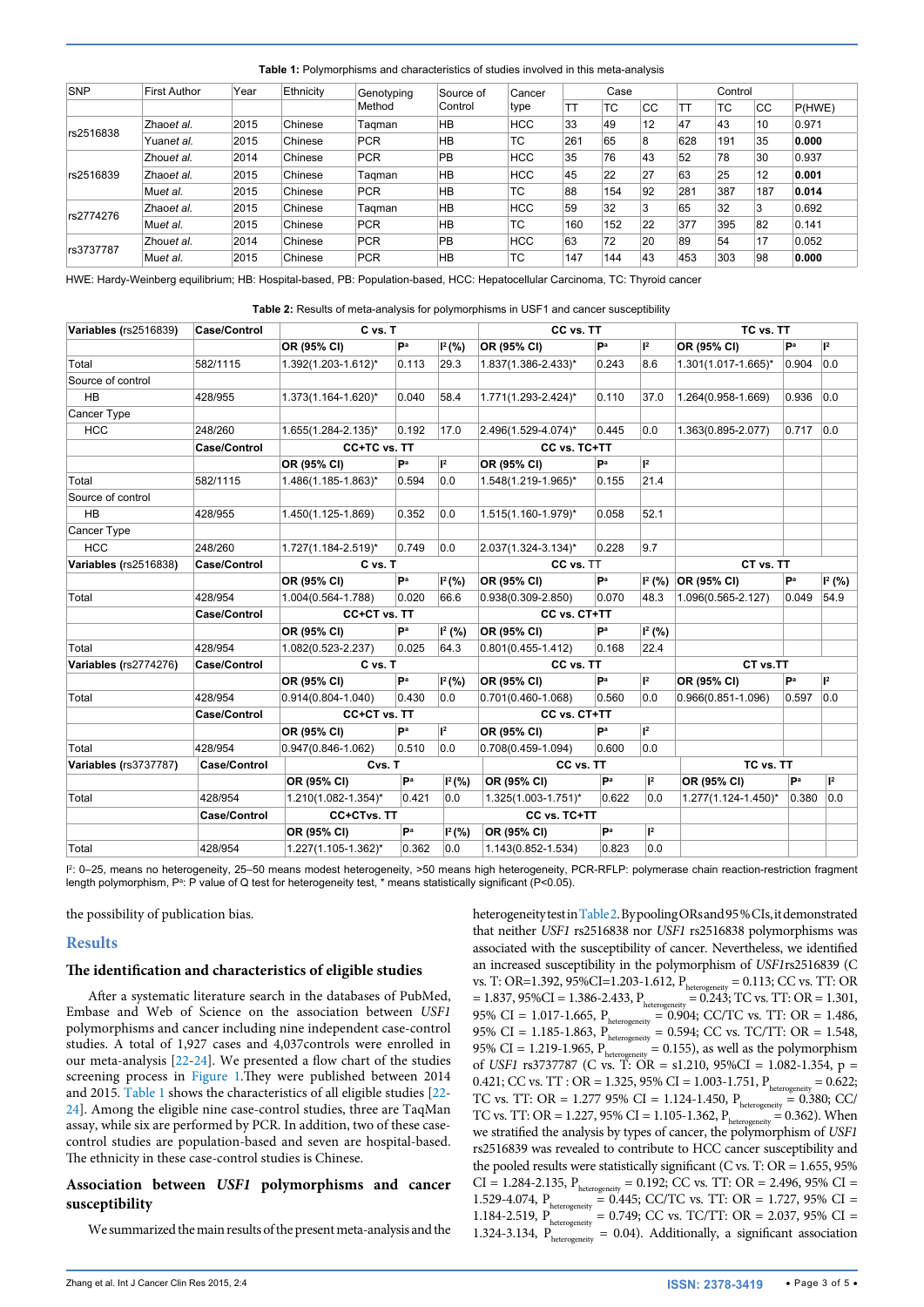<span id="page-3-0"></span>

**Figure 2a:** Publication bias in studies of the association between the *USF1 rs2516838* polymorphism and cancer susceptibility assessed by Begg's funnel plot and Egger's test (C vs T). Log (OR): the natural logarithm of the odds ratio.

<span id="page-3-1"></span>

of the polymorphism of *USF1* rs2516839 was found in hospital-based subgroup. (C vs. T: OR = 1.373, 95% CI = 1.164-1.1620, P<sub>heterogeneity</sub> = 0.192; CC vs. TT: OR = 1.771, 95% CI = 1.293-2.424,  $P_{heterogeneity} = 0.110$ ; CC vs. TC/TT: OR = 1.515, 95% CI = 1.160-1.979,  $P_{heterogeneity} = 0.058$ )

#### **Heterogeneity analysis and publication bias risk**

According to the results of heterogeneity analysis, no separate study shows influence on the pooled OR. Begg's funnel plot and Egger's test which were carried out to evaluate the publication bias risk. No publication bias was shown [\(Figure 2a](#page-3-0), [Figure 2b](#page-3-1), [Figure 2c](#page-3-2) and [Figure 2d\)](#page-3-3).

#### **Discussion**

A wide variety of genes are direct targets of *USF*, including genes involved in the immune response [\[28](#page-4-27)], glucid and lipid pathways [\[29\]](#page-4-28), cell cycle [\[30](#page-4-29)[,31](#page-4-30)], cell proliferation [\[32](#page-4-31)], and carcinogenesis [\[33](#page-4-32)[-36\]](#page-4-33). Upstream transcription factors 1(*USF1*) is a member of the basic helixloop-helix transcription factor family. It functions as a ubiquitous expressed transcription factor that regulates gene transcription by binding to the E-box motif of target genes [\[8](#page-4-7)[,37\]](#page-4-34). According to plenty of studies, *USF1* is one of the critical components within signal transduction path ways. Via regulating the expression of various genes they are involved in various aspects of cellular functions including regulation of cell growth and cell death. Therefore, disturbances within the proper function of *USF1* may be related to tumorigenesis and cancer [\[38](#page-4-35)].

In a current study, Zhao *et al.* demonstrated that *USF1* rs2516839 were an increased susceptibility of developing HCC in Chinese [[22](#page-4-24)]. In addition, the other study conducted by Zhou *et al.* draw a similar conclusion. However, Zhou's study also demonstrated that *USF1* rs3737787 is contributed to adding susceptibility of HCC [[23](#page-4-25)].

<span id="page-3-2"></span>

**Figure 2c:** Publication bias in studies of the association between the *USF1*  rs2774276 polymorphism and cancer susceptibility assessed by Begg's funnel plot and Egger's test (C vs. T). Log (OR): the natural logarithm of the odds ratio.

<span id="page-3-3"></span>

While Yuan *et al.* proved that the *USF1* alleles (rs2516838, rs3737787 and rs2516839) were all associated with HCC cancer susceptibility among Chinese [\[24\]](#page-4-26). Considering the inconsistent conclusions, we collect all the case-control studies currently published for a pooled analysis. In the present meta-analysis, we analyzed nine independent case–control studies with a sum of 1,927 cases and 4,037 controls. The pooled results illustrated that there is no evident association between the polymorphisms (rs2516838 and rs2774276) of *USF1*and cancer susceptibility. However, the polymorphisms (rs2516839 and rs3737787) were regarded as a risk factor separately. Moreover, in the stratified analysis, we found that the HCC cancer susceptibility is relevant with the polymorphism of *USF1* rs2516839.

Although our present study have conducted a comprehensive retrieve for all the eligible studies, the pool results should be interpreted with caution due to several drawbacks in our metaanalysis. Firstly, the currently available case-control studies enrolled in our study were limited. Secondly, our study was conducted only in Chinese population, so the results may not be applied in other ethnicities. Thirdly, there was only one study in discussing the genetic predisposition of *USF1* polymorphisms to PTC. We cannot evaluate any polymorphism of *USF1*on PTC susceptibility since eligible casecontrol studies that were currently published were insufficient for a pooled analysis. Finally, the effect of *USF1*polymorphisms on cancer susceptibility might be affected by some complex factors, such as age, gender, histological types of cancer, and matching criteria and so on. Therefore, more case-control studies are required to further assess gene association in cancer susceptibility.

To sum up, our work has revealed that *USF1* rs2516839 and rs3737787polymorphisms alter the susceptibility of cancer. When considering a certain type of cancer, HCC appeared to be related to the